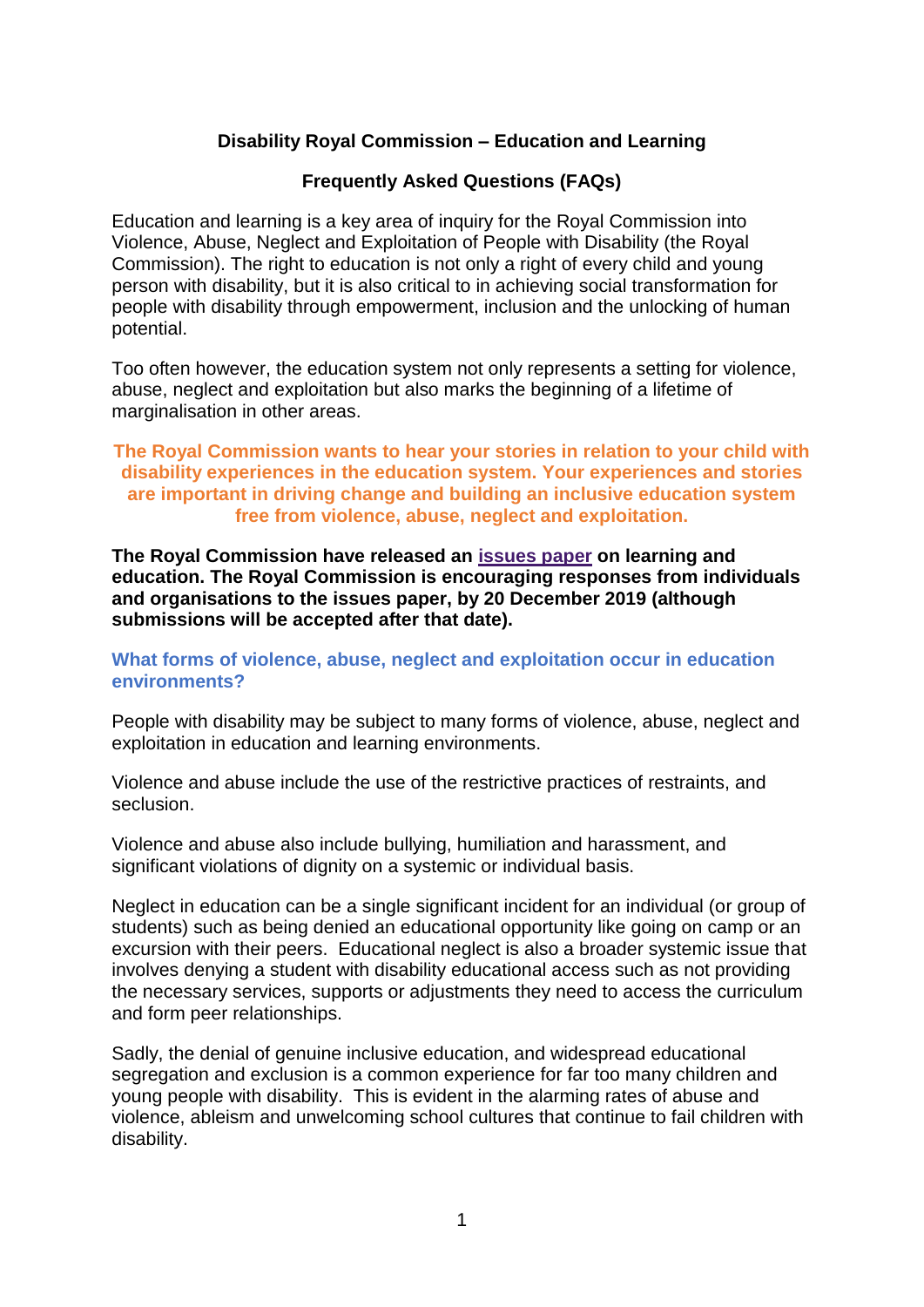The Disability Royal Commission presents an opportunity for Australia to right these wrongs and start providing children with disability the inclusive education they are entitled to  $-$  it is their human right.

# **What is inclusive education?**

Inclusive education is about everyone learning, growing and flourishing – together – in all our diversity. Inclusive education recognises the right of every child and young person – without exception – to be included in general education settings. It involves adapting the environment and teaching approaches to ensure genuine and valued full participation of all children and young people. It embraces human diversity and welcomes and supports all as equal members of an educational community.

The United Nations has said that every person with disability has a right to inclusive education and that "segregation" and "integration" are not inclusive education. As explained in the Royal Commission's Issues Paper on Education and Learning "Integration is the 'process of placing persons with disabilities in existing mainstream education institutions with the understanding that they can adjust to the standardised requirements of such institutions. Segregation occurs 'when the education of students with disabilities is provided in separate environments designed or used to respond to a particular impairment or to various impairments, in isolation from students without disabilities.'"

For more information please see a fact sheet developed by Children and Young People with Disability Australia [Fact Sheet 1: What is inclusive education](https://www.cyda.org.au/inclusion-in-education)

If your child has not experienced an inclusive education the Disability Royal Commission is interested in hearing from you.

# **Is the Royal Commission interested in hearing about educational segregation, including students with disability attending a special school or special class?**

**Yes.** All children and young people with disability have the right to be included in general education settings, without being separated from their peers on the basis of disability.

As explained in the Royal Commission's Issues Paper on Education and Learning, Segregation 'occurs when the education of students with disability is provided in separate environments designed or used to respond to a particular impairment or to various impairments, in isolation from students without disabilities'. This is the definition of 'segregation' adopted by the United Nations in relation to the right to inclusive education in the Convention on the Rights of Persons with Disabilities.

For example special schools, special education units and special classes for children with disability are all forms of segregation in education.

Many families feel they have no other option than to send their child with disability to a special school or a school with a special education unit or classroom, despite wanting their child to be included in a regular classroom at their local primary or secondary school.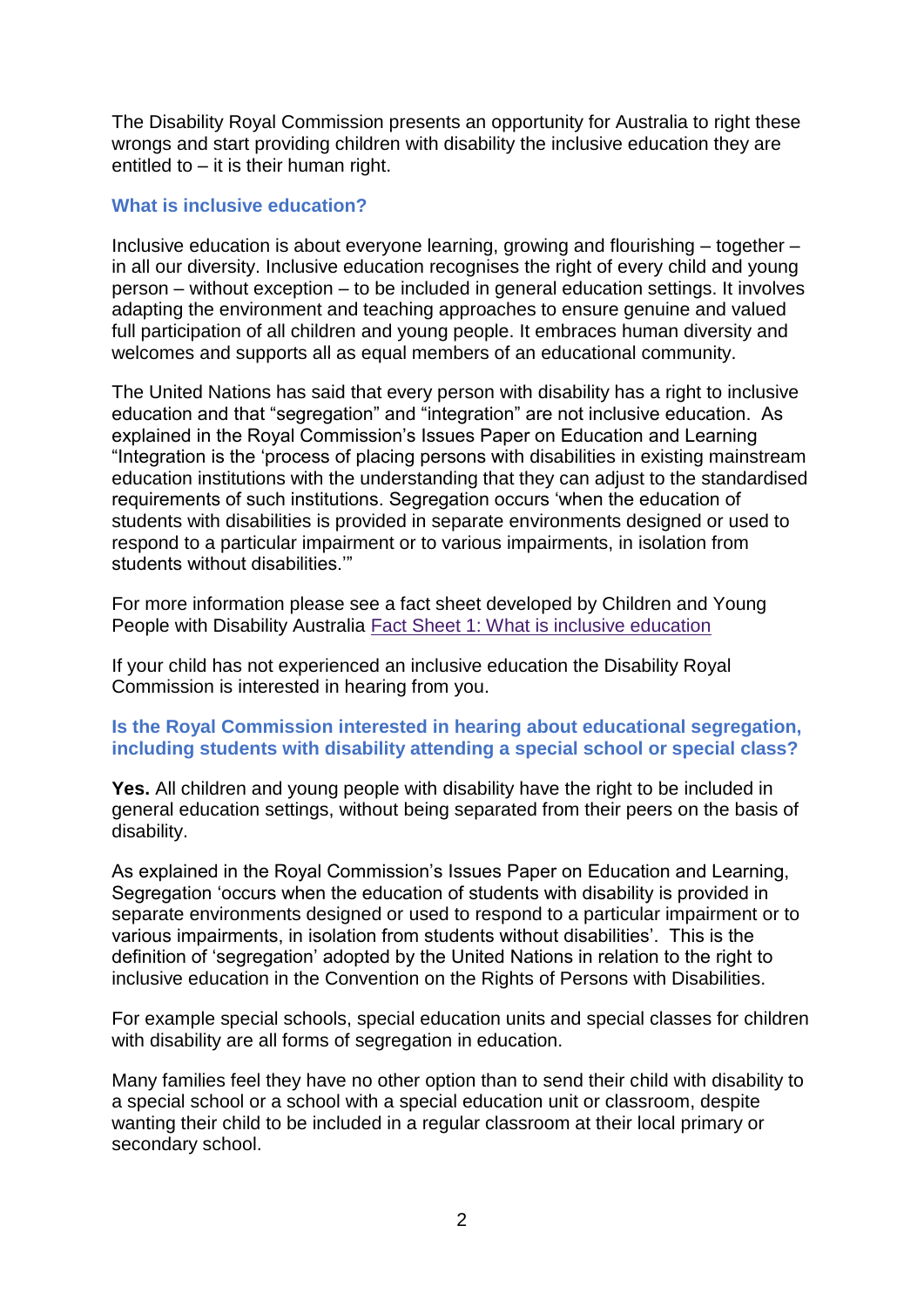Similarly, many families are told that the special education pathway is the best option for their child with disability and students without disability, which is compelling many families to choose a segregated education.

## **Example**

"Just been forced out of mainstream into a segregated special needs unit at a different primary school this term. Currently allowed to do longer days – 25 hours a week. Up until last week it was only 10 hours a week and his start at the new placement was delayed so he was away from school altogether for seven weeks before that" – family of a child aged 10–12 years, mainstream school with special unit, regional ACT

# **Is the Royal Commission interested in hearing about my child who has been denied access or discouraged from attending a particular school?**

**Yes**. Every child and young person with disability has the right to attend their local primary and secondary school and be included in every element of school life across the curriculum, classroom and other school activities. No school, government or independent, is permitted to discriminate on the grounds of disability.

"Gatekeeping" is when there is formal or informal denial of access or informal discouragement of children with disability attending their school of choice.

This might include school staff saying your child is better off going to another school, a special school or a school with a special unit because the school doesn't have enough resources or the skill to support your child because of their disability. It may also include refusing to enrol a child with disability, only offering part-time hours, or encouraging home-schooling.

#### **Example**

"I applied to 36 schools in WA, have attended four, which two have removed him and three would not meet his needs and assaulted him" – family of a child aged 7–9 years, special school, rural WA.

# **Is the Royal Commission interested in hearing about schools being inaccessible?**

**Yes.** Many schools have inaccessible buildings, education materials and communication methods and tools. Often textbooks and online materials may not be in accessible formats. In some cases, schools do not allow students with disability to communicate via augmentative or alternative communication. Augment means to add or increase. Speech may be 'augmented' in a range of ways such as by using body language, facial expressions, vocalisations, gestures and eye pointing. Alternative means a 'substitute for' such as pointing to symbols, signing, spelling or using an electronic device.

For students with intellectual disability accessibility issues can occur when information is not presented in a way that they can understand, such as by using visuals supports and using shorter words and sentences.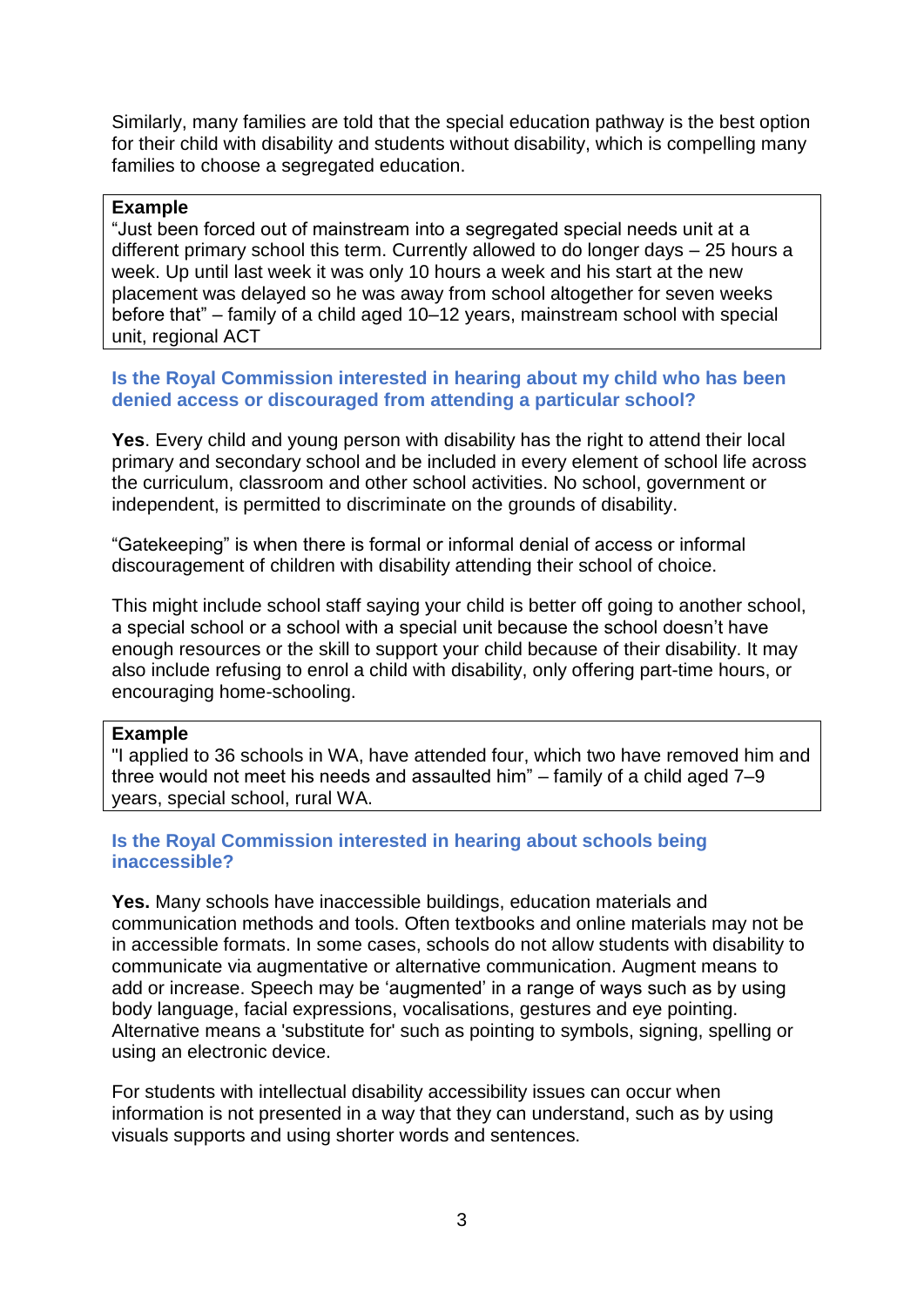### **Example**

"School unable to accommodate student not toilet trained despite being part of disability. Schools didn't appear resourced or confident to accept borderline level 3 autism" – family of a child aged 4–6 years, special school, regional NSW

**Is the Royal Commission interested in hearing about my child not being able to attend school full-time?**

**Yes.** All States and Territories provide for exemptions to compulsory schooling of children, and some States and Territories allow for 'flexible' or 'special' arrangements for students. These provisions mean that some children with disability will only attend primary or secondary school on a part-time basis. This is in effect a denial of their educational rights and it is a form of educational neglect.

### **Example**

"Trying to get full hours x 5 days. School indicated that if he will come to this school, he will be only allowed to attend 9am to 11am" – family of a child aged 4-6 years, does not attend school, metropolitan QLD.

## **Is the Royal Commission interested in hearing about my child being excluded from school activities?**

**Yes.** Students with disability are sometimes excluded from school activities, such as excursions, assemblies, sports carnivals and other school activities. This may include limited communication with families about upcoming excursions resulting in missed opportunities. This denies or limits a student's access to a benefit provided by the school and is a form of discrimination.

#### **Example**

"The principal at times forgets to include the support unit kids in activities. Or they are always separated from the mainstream kids by default" – family of a child aged 10–12, mainstream school with a special unit, metropolitan NSW

# **Is the Royal Commission interested in hearing about my child being restrained or secluded?**

Yes. Restraint and seclusion are restrictive practices and constitute neglect, violence and abuse. Restraint includes any practice or intervention that has the effect of restricting the rights or freedom of movement of a person with disability. This can include physical (e.g. holding or pulling a student), mechanical (e.g. tying up a student or not allowing them to use their wheelchair) or chemical restraint (e.g. saying a child cannot attend school unless they take a certain medication like Ritalin). It can also include psycho-social restraint, which involves using intimidation or threats to control a student.

Seclusion includes solitary confinement of a student in a room or area from which their exit is prevented by barrier or another person. Seclusion includes situations in which a student believes they cannot or should not leave an area without permission.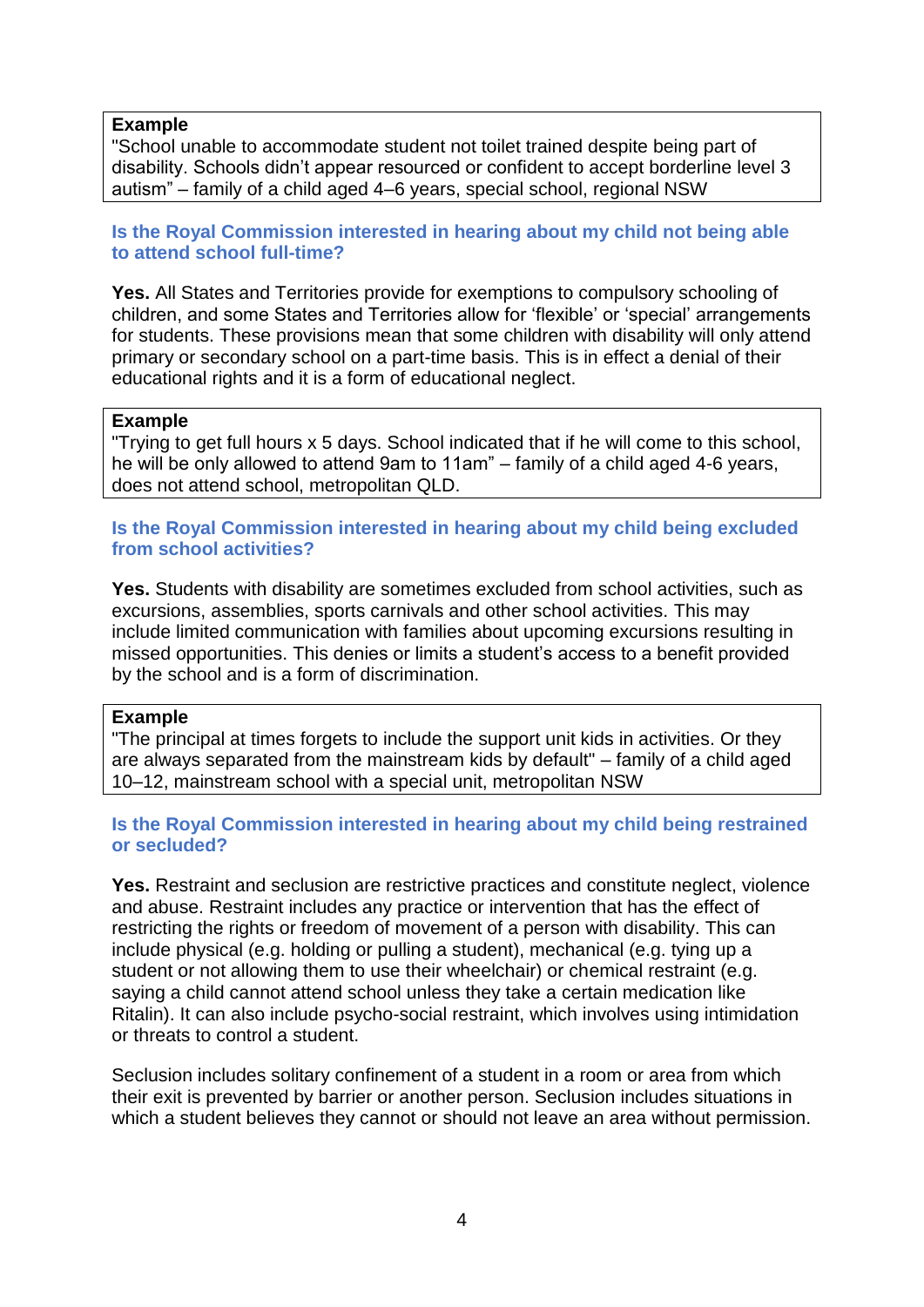### **Example**

"Restricted practice with the use of weighted equipment in a time-out room with no communication with the family. Also has been locked in a support unit area and refused access to the mainstream area during recess and lunch" – family of a child aged 13–15 years, dual enrolment, regional NSW.

### **Is the Royal Commission interested in hearing about my child being suspended or expelled?**

**Yes.** Students with disability are often suspended at greater rates than their nondisabled peers. Suspension is a disciplinary measure that requires students to stay away from school for a set period due to what is deemed "inappropriate" behaviour.

For students with disability, suspensions are often enforced when the school is not providing an inclusive education environment and meeting a student's needs appropriately. It is important to understanding that behaviour can be a form of communication for students with disability that indicates they do not feel safe, supported or understood.

Students with disability can also be expelled because the school is not providing an inclusive and supportive environment.

Suspensions and exclusion of students with disability who have not been supported and included and are not having their needs met, unfairly punish them on the grounds of disability and are a form of discrimination and neglect.

#### **Example**

"Suspended 60 out of 150 days in the first three terms last year. Went on part time hours. First week back this year he was suspended for four days and last week of second term he was suspended for four days" – family of a young person aged 13– 15 years, mainstream school with special unit, metropolitan NSW.

# **Is the Royal Commission interested in hearing about my child not receiving reasonable adjustments to assist them in participating in education?**

**Yes.** The *Disability Discrimination Act 1992* (Cth) and Disability Standards for Education 2005 (Education Standards) require education providers to make reasonable adjustments to assist students with disability to participate in education on the same basis as other students. However, students with disability do not always receive the adjustments they require to participate in learning.

This may include not allowing the student to learn the same curriculum as everyone else because the school says the student cannot "keep up" with their peers and it is too hard to tailor or modify the curriculum. It may also include failing to provide information in Braille or Auslan.

When a child is isolated in the classroom, far away from everyone because they are told not to "disrupt the other students", this may also result from a lack of reasonable adjustments needed to assist the child to participate in the class lesson.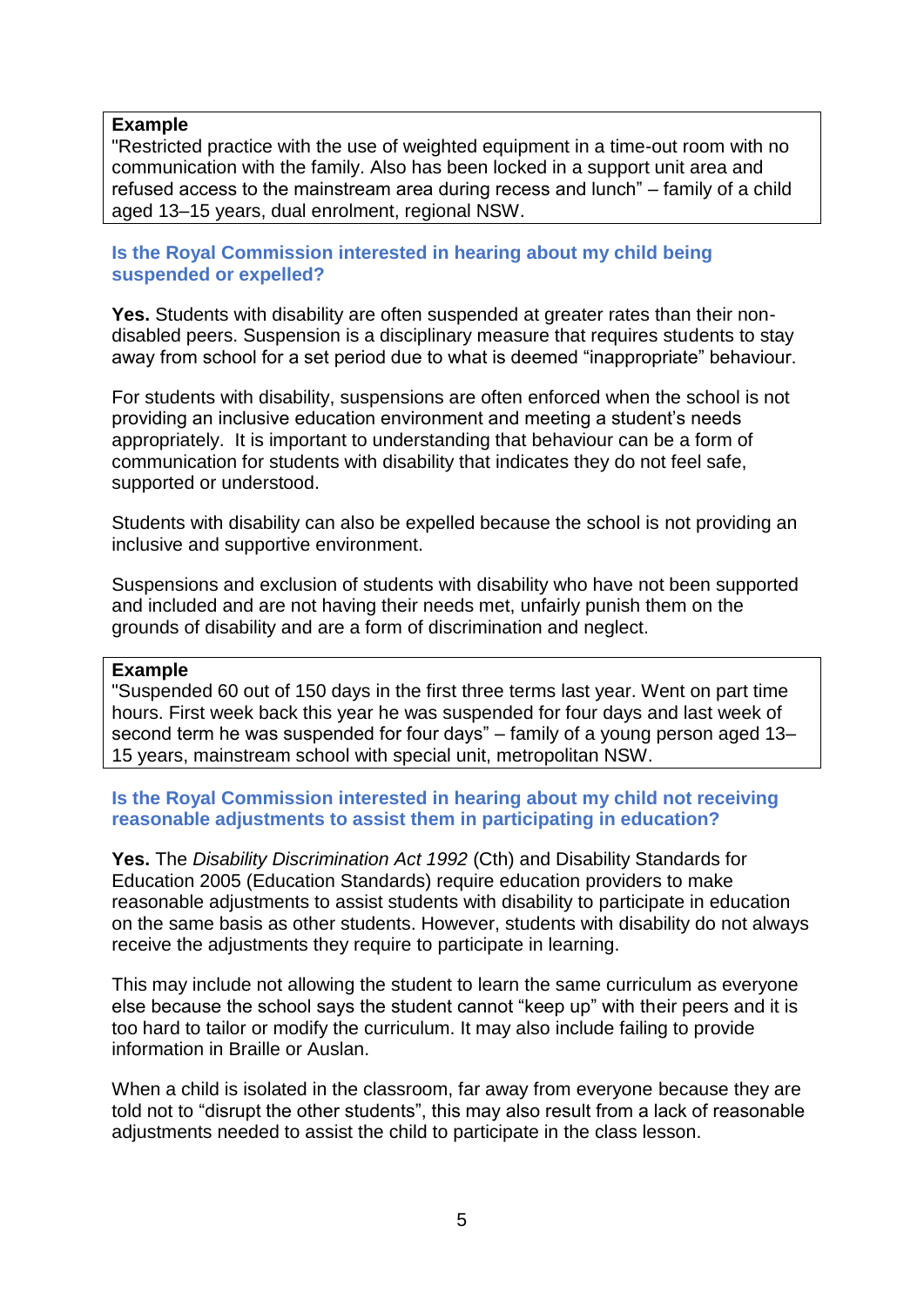It may also include the school not communicating with the family to learn about what works best for the student because "they can't do this for every student".

## **Example**

"Our son has been diagnosed with a range of conditions and hasn't been formally tested and diagnosed with specific learning disabilities. We have a report from the clinical psychologist. We have paid for tutoring, speech pathology and OT for specific learning disabilities severely affecting reading and writing … They have refused our son any classroom accommodations so that he cannot participate in class activities and NAPLAN at a level playing field" – family of a child aged 10–12 years, mainstream school, metropolitan VIC.

# **Is the Royal Commission interested in hearing about my child being bullied or harassed?**

**Yes**. Bullying can occur from other students, and can include physical and verbal bullying. It can also include bullying and harassment from teachers, principals and other school staff. A failure to assist a student who faces barriers in communicating and socialising to develop peer relationships can place a student at greater risk of bullying and harassment.

### **Example**

"Disgusting comments from other girls every day. School PE teacher ridiculed her for not wanting to participate in sensory-overloading PE classes and music. But at home, she loves music" – family of a child aged 10–12 years, now home-schooled, regional QLD

### **Is the Royal Commission interested in hearing about my child being hit, harmed, abused or injured while at school either by other students or staff?**

**Yes.** Too often students with disability have been hit, harmed, abused and injured while at school. Information received from Children and Young People with Disability Australia under Freedom of Information (FOI) or Right to Information (RTI) showed a range of abuses perpetrated by teachers and support staff at schools including sexual, physical, verbal and manipulative behaviours. Sometimes students with disability are harmed by other students.

#### **Example**

"It was alleged that the teacher grabbed a student with disability by the hair and pulled the student yelling 'go back to your desk you little (expletive)'. It was also alleged the teacher said to a student 'come back here you stupid little boy' and 'children with a name that starts with J are stupid little brats' – Allegation against a teacher in NSW which was sustained, NSW Department of Education FOI information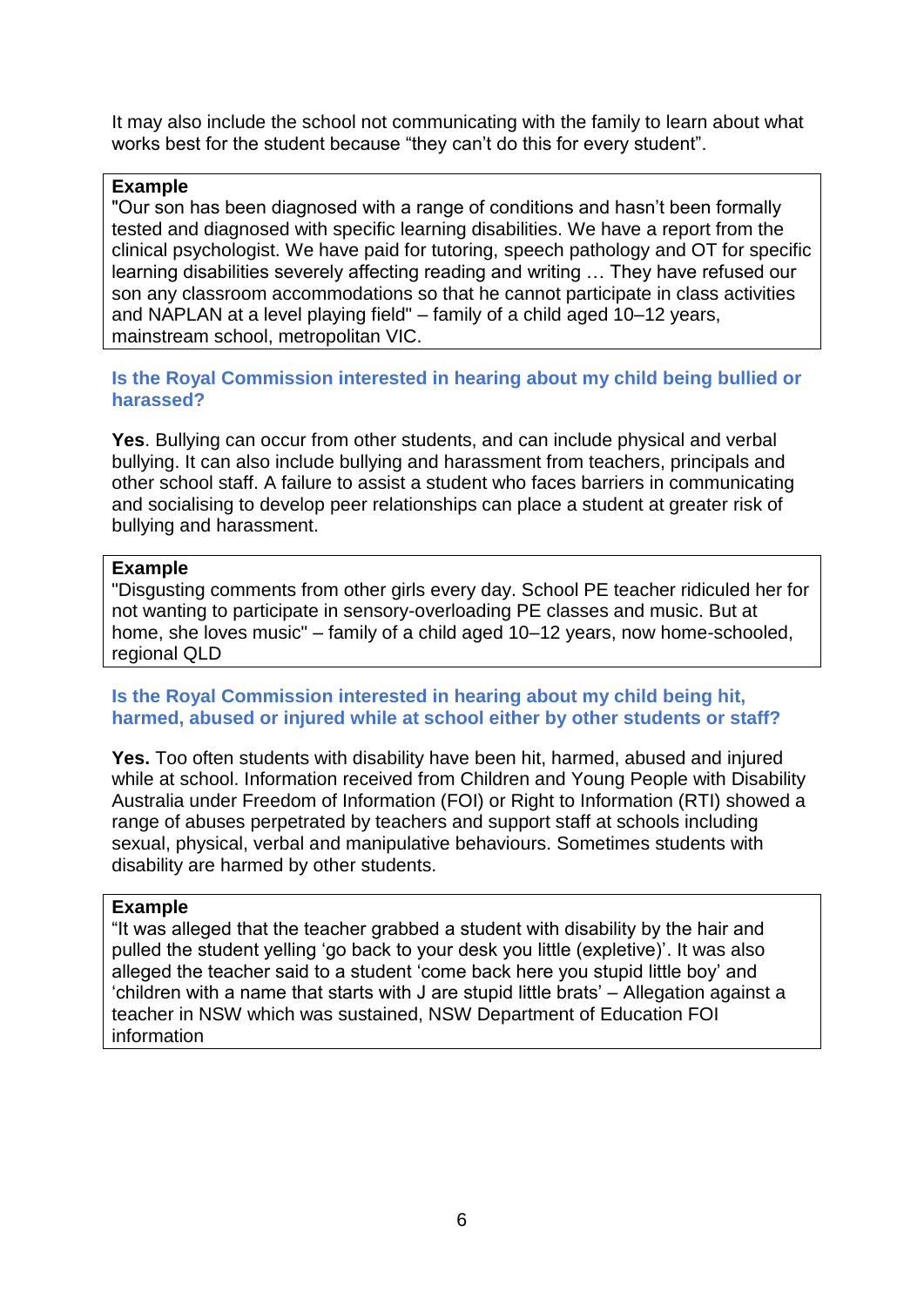### **Is the Royal Commission interested in hearing about the complaint we made on behalf of our child regarding their education experience?**

**Yes.** Many families need to advocate for their rights for their child to be included in education or about the bullying, violence and abuse they are experiencing. Sometimes their concerns are diminished or not listened to, or they are made to feel there will be repercussions for their child if they complain. If their complaints are not addressed by the school there is often not clear pathways for them outside the school to formalise complaints, and fear of reprisal is a major concern.

# **Example**

"One family attended a school meeting thinking they were going to discuss their daughter's transition from preschool to kindergarten only to be met by 8 professionals (principal, teacher, teacher aide & school therapists) around the table. The family were presented with 4 pages of incidents relating to their child that they had not prior knowledge of. Previously there had been recommendations to send their daughter to a support unit. The family didn't know which way to turn for support for fear of repercussions for their daughter. At this time there were no funded advocacy organisations available to support the family through this situation." – Family ACT as told to Imagine More

# **Is the Royal Commission interested in hearing about my child being denied support for their post-school transition?**

**Yes.** Many young people with disability have extremely poor post-school transition experiences. Post school transition for students with disability is addressed in an ad hoc manner and appears to be an optional extra for schools, and the wider support system for young people with disability. Information, services, programs and resources to assist young people during the transition are fragmented across state and Commonwealth programs and services. Many students with disability do not receive the opportunity to undertake work-experience programs whilst at school and career counselling is characterised by low expectations. Schools can also cancel enrolment for students with disability past the mandatory school leaving age of 16, thus excluding students from senior schooling.

#### **Examples**

"I was never encouraged to achieve and found that expectations were very low for me. It was therefore entirely up to me to achieve what I have."

"Career planning in Years 10 and 11 was quite minimal and tokenistic. There was nothing in particular that prepared me as a student with disability." – Young people with disability consulted by Children and Young People with Disability Australia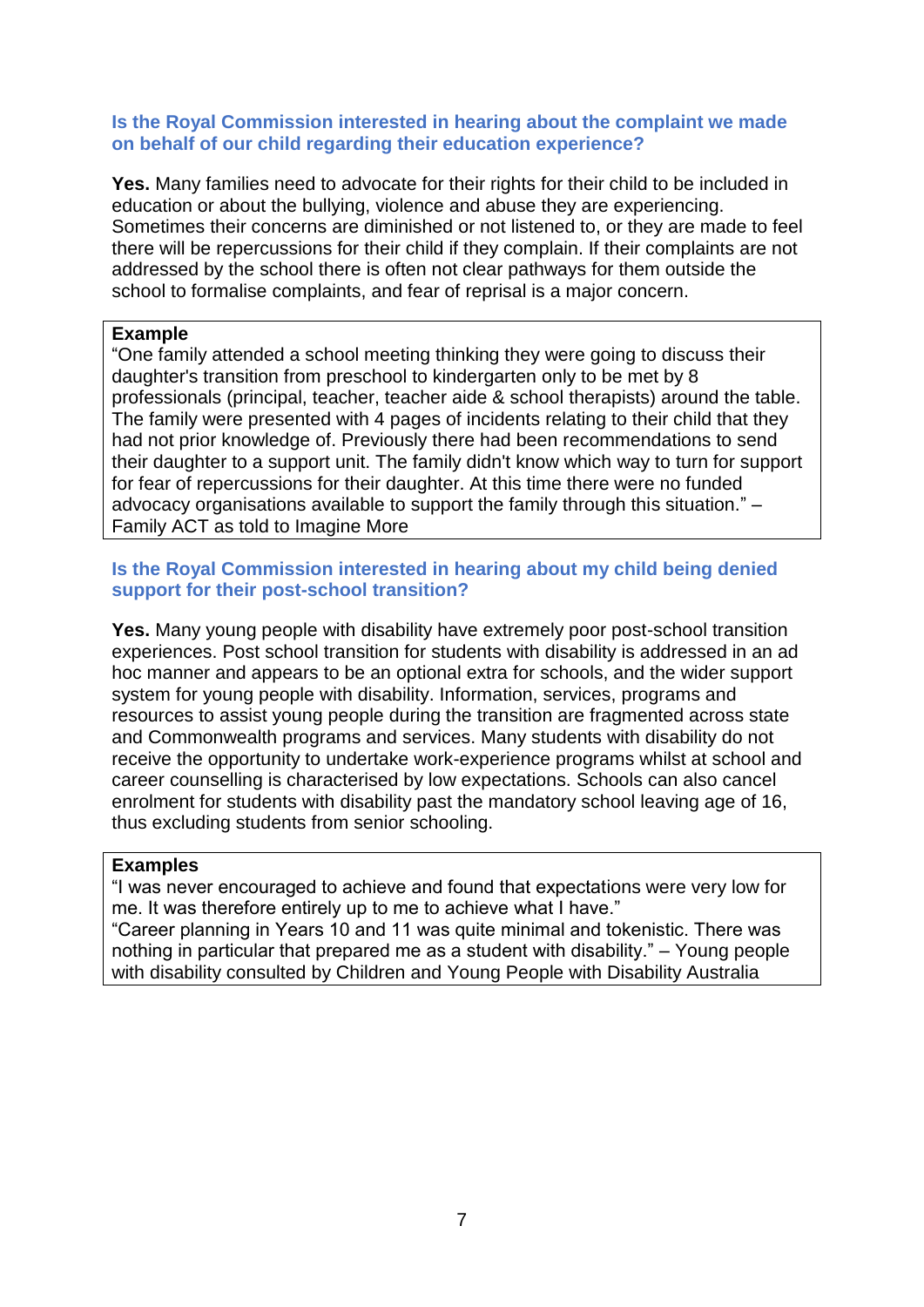# **Further information**

#### *Questions and Answers*

The Disability Royal Commission have provided some Questions and Answers on their [website.](https://disability.royalcommission.gov.au/about/Pages/Questions-and-answers.aspx) The Commission proposes to update and supplement the Questions and Answers from time to time.

### *Accessible website*

The Disability Royal Commission Action Group have developed a [website](https://www.disabilityroyalcommission.com/) to provide accessible information about the Royal Commission. We cannot guarantee the accuracy of information on this website.

### *Additional questions*

If you have additional questions that you would like an answer to, you can email us at [info@cyda.org.au](mailto:info@cyda.org.au)

### *Resources*

We have also developed General FAQs about getting involved in the disability Royal Commission. For more information go to [https://www.cyda.org.au/disability-royal](https://www.cyda.org.au/disability-royal-commission)[commission](https://www.cyda.org.au/disability-royal-commission)

For more information on the evidence for inclusive education available at <https://www.cyda.org.au/inclusion-in-education>and includes:

# **Evidence review**

Towards inclusive education: A necessary process of transformation

# **Fact sheets**

- What is inclusive education?
- The benefits of inclusive education
- Addressing ableism in education
- Transformation to inclusive education: the next steps